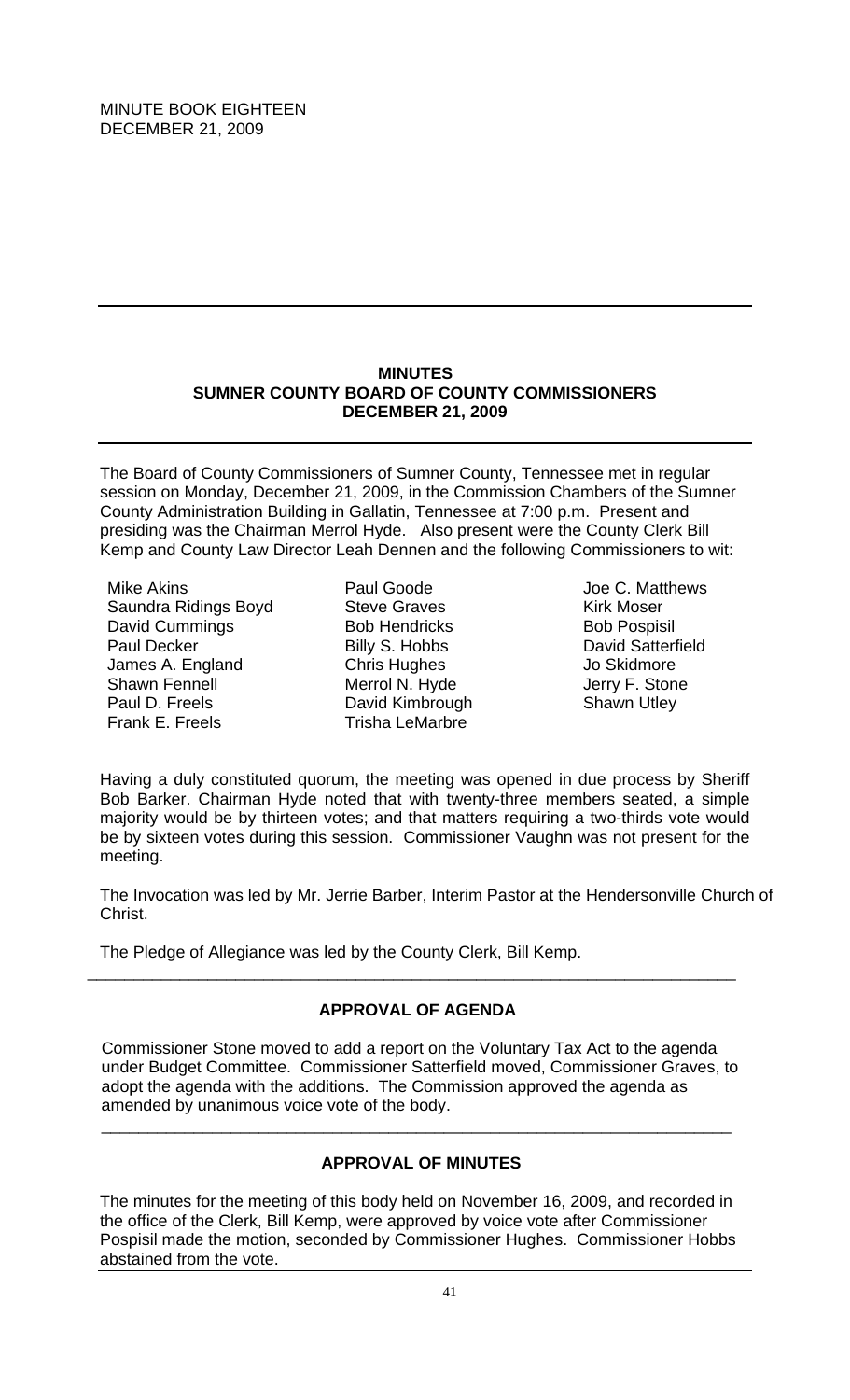## **RECOGNITION OF THE PUBLIC**

Chairman Hyde opened the floor to allow the public to speak concerning any matter on the agenda.

Ben Harris of 466 Buffalo Ridge in Gallatin requested that the commissioners consider the needs of the school system and the homeless children when voting for the funds to build an animal control facility.

James Gregory of Highway 124 in Bethpage also implored the Commission to consider the homeless and poor when voting to build an animal control facility.

With no one else wishing to speak, recognition of the public was closed.

## **REPORT OF THE CHAIR**

\_\_\_\_\_\_\_\_\_\_\_\_\_\_\_\_\_\_\_\_\_\_\_\_\_\_\_\_\_\_\_\_\_\_\_\_\_\_\_\_\_\_\_\_\_\_\_\_\_\_\_\_\_\_\_\_\_\_\_\_\_\_\_\_\_\_\_\_\_

Commissioner LeMarbre read the following resolution into the record:

### **A RESOLUTION HONORING THE BEECH HIGH SCHOOL BUCCANEERS FOOTBALL TEAM**

 **WHEREAS,** the Beech High School Buccaneers football team led by Coach Anthony Crabtree and his outstanding coaching staff have won the 2009 TSSAA State 5A Football Championship after retaining a season record of 13 wins and 2 losses and bringing the school its first State Football Championship; and

**WHEREAS**, the Beech High School Buccaneers football team played with pride and spirit and through their diligent efforts have brought honor to themselves, their school and Sumner County by their outstanding performance and dedicated efforts; and

**WHEREAS**, Max Zinchini was named the Blue Cross Bowl Defensive Most Valuable Player and Jarod Neal was named the offensive Most Valuable Player and along with the other members of the team played with pride and dignity and through their gallant struggles has demonstrated the benefits of unbreakable spirit, teamwork and dedication.

**NOW THEREFORE, BE IT RESOLVED** by the Sumner County Board of County Commissioners meeting in regular session on this the 21<sup>st</sup> day of December, 2009, that this body does hereby congratulate and commend the Beech High School Buccaneers football team for their award winning, recordbreaking, outstanding season; and

**BE IT FURTHER RESOLVED** that this resolution shall be spread on the minutes of this body and the Clerk is to furnish a copy of this resolution to the Beech High School Buccaneers football team and Coach Anthony Crabtree.

\_\_\_\_\_\_\_\_\_\_\_\_\_\_\_\_\_\_\_\_\_\_\_\_\_\_\_\_\_\_\_\_\_\_\_\_\_\_\_\_\_\_\_\_\_\_\_\_\_\_\_\_\_\_\_\_\_\_\_\_\_\_\_\_

Upon motion of Commissioner LeMarbre, seconded by Commissioner Goode, the Commission voted to approve the resolution honoring the Beech High School Buccaneers football team and Coach Crabtree.

\_\_\_\_\_\_\_\_\_\_\_\_\_\_\_\_\_\_\_\_\_\_\_\_\_\_\_\_\_\_\_\_\_\_\_\_\_\_\_\_\_\_\_\_\_\_\_\_\_\_\_\_\_\_\_\_\_\_\_\_\_\_\_\_\_

#### **REPORT FROM COUNTY OFFICIALS**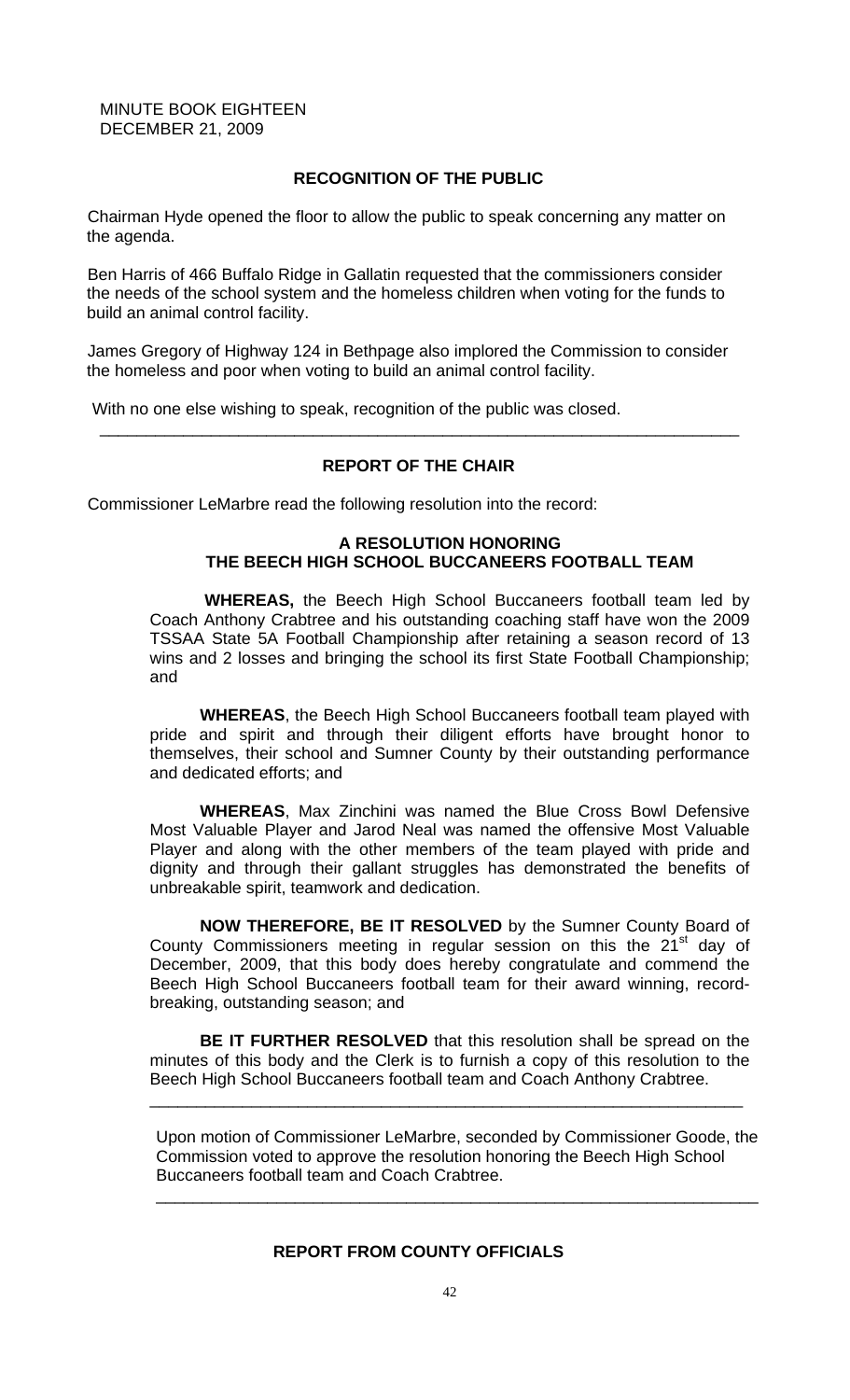By motion of Commissioner Pospisil, seconded by Commissioner Skidmore , the commissioners approved unanimously the filing as received of the following reports: County Investments, County General Fund, County Debt Service Fund, County Highway Fund, County Capital Outlay Fund, School General Purpose Fund, School Federal Projects Fund, School Food Service Fund, Employee Health Insurance Trust Fund, Employee Dental Insurance Trust Fund, Casualty Insurance Trust Fund, County Trustee Funds, Special Reports: County Dental Insurance Claim Payments, County Health Insurance Claim Payments, County Property Tax Collections, County EMS Billing/Collections/Balances, County Sales Tax Collections, County Wheel Tax Collections, County Tax Rates/Property Values and County School Loan Program Rates. Approval of the filing of these records does not certify to the accuracy of the documents.

Chairman Hyde introduced the following resolution:

# **0912-NOT A RESOLUTION TO APPROVE AND ACCEPT APPLICATIONS FOR NOTARY PUBLIC POSITIONS AND PERSONAL SURETY GUARANTORS**

 **WHEREAS,** according to the law of the State of Tennessee, an individual must apply for the office of notary public in the county of residence, or of their principal place of business; and

 **WHEREAS**, state statute requires personal sureties making bonds for notaries publics to be approved by the Sumner County Commission; and

 **WHEREAS,** said applicant must be approved by the County Commission assembled; and

 **WHEREAS,** Bill Kemp, Sumner County Clerk, has certified according to the records of his office that the persons named on the attached listing labeled "SUMNER COUNTY NOTARY PUBLIC APPLICATIONS and SURETY GUARANTORS" have duly applied for the positions so sought; and

# **BE IT FURTHER RESOLVED THAT THIS TAKE EFFECT FROM AND AFTER PASSAGE.**

# **NOTARIES PUBLIC LIST**

ACEVEDO, STEPHANIE H ARLEDGE, SUMMER LEIGH ARRINGTON, DONNA EDWARDS AUSTIN, DONALD JAY BENSON, GWEN LOUISE BICE, LORI CHRISTINE BROWN, SHELIA DIANE BUNTIN, DONNA CATES, EFFIE LORRAINE CLARK, NAOMI LYNN COUCH, CHRISTIE B CRANFORD, ANITA DAVIDSON, PATSY CHAVIS DUNLAP, JR., JOHN R. ELLIOTT, CONNIE LEE GARRISON, GAYLE DERRYBERRY GONZALEZ, REBECCA LOUISE HOBDY, DARLENE EATON IVY, DEBORAH ANN JOHNSON, DONNA KAY JONES, ELAINE

LEIKARTS, DELORIS JUNE LINDSEY, JACQUELINE RENEE NETTLE, MARKA LYNN PATTERSON, MICHELLE RENEE PRUITT, ROBERT N RAND, DEBORAH ANN SIMPKINS, JR., WALTER LOUIS SIRCY, BARBARA ANN SMALLING, BETTY RUTH STRONG, KATHRYN AMY TEMPLETON, ZACHARY TYLER TEMPLETON, CYNTHIA HALL TWEED, DORIS HAWKINS VICK, BRENDA JOYCE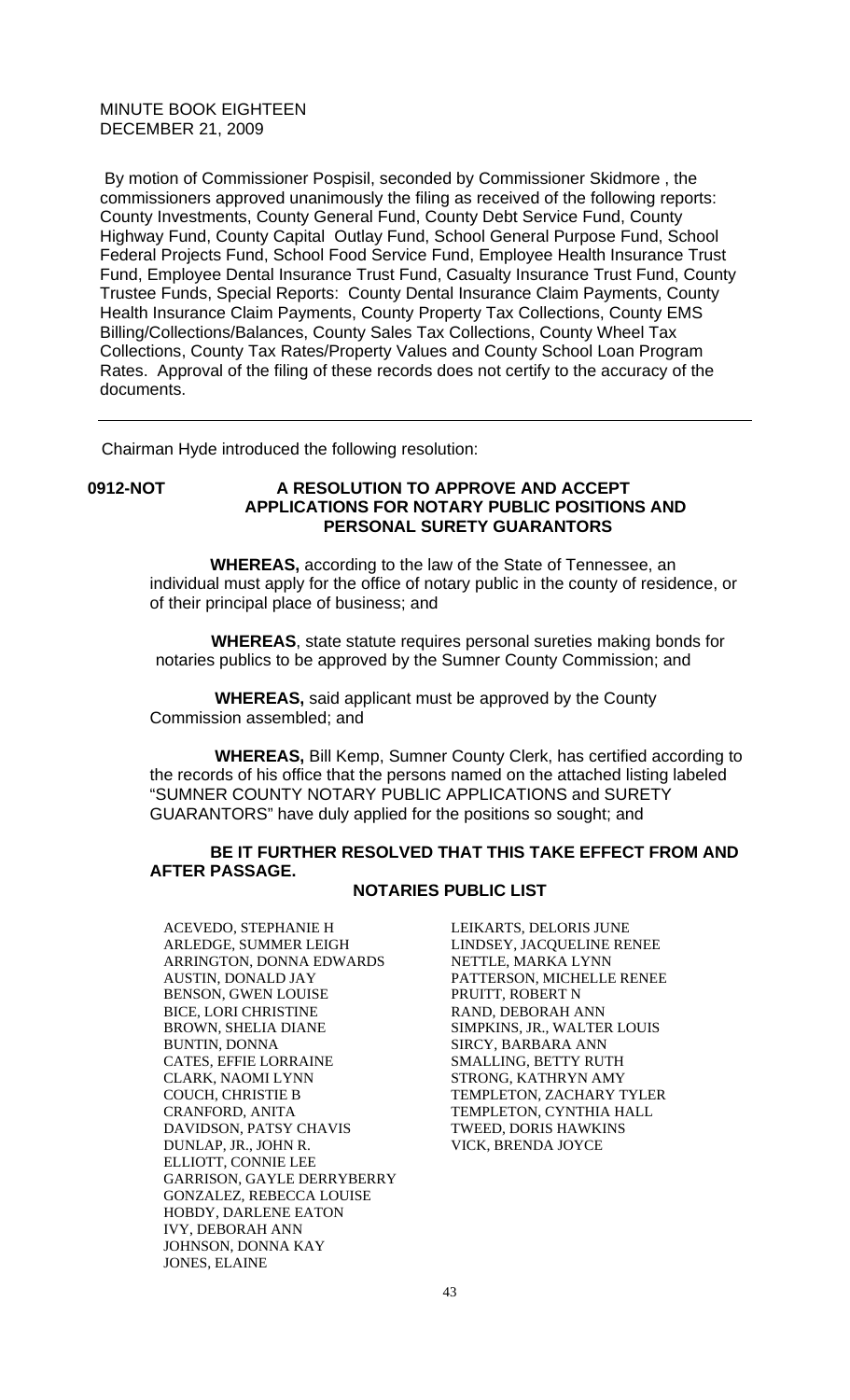KELLY, ELIZABETH HITE KENNEDY, NANCY C

Upon motion of Commissioner Skidmore, seconded by Commissioner Hobbs, the Commission voted in the following manner:

| Akins        |   | Fennell          | Y |       | Cummings     |        |   |          |
|--------------|---|------------------|---|-------|--------------|--------|---|----------|
| Utley        | Y | Graves           | Y |       | Satterfield  |        | Y |          |
| F. Freels    | Y | <b>Matthews</b>  | Y |       | <b>Boyd</b>  |        |   |          |
| England      | Y | <b>Hendricks</b> | Y |       | LeMarbre     |        |   |          |
| Moser        | Y | Decker           | Y |       | Hyde         |        | Y |          |
| Hughes       | Y | Kimbrough        | Y |       | Goode        |        |   |          |
| Skidmore     | Y | P. Freels        | Y |       | <b>Stone</b> |        | Α |          |
| <b>Hobbs</b> |   | Pospisil         | Y |       |              |        |   |          |
| 0912-NOTARY  |   | Yes: 22          |   | No: 0 |              | Abs: 1 |   | 07:13 PM |

Chairman Hyde declared the election of Notaries Public by the body.

# **COMMITTEE ON COMMITTEES**

 $\overline{\phantom{a}}$  , and the contribution of the contribution of the contribution of the contribution of the contribution of  $\overline{\phantom{a}}$ 

Commissioner LeMarbre brought forth the name of David Schreiner to fill the term of Thomas Neal, Jr. who resigned from the Regional Library Board. Upon motion of Commissioner LeMarbre, seconded by Commissioner Pospisil, the Commission voted to approve Mr. Schreiner to serve on the Regional Library Board until the term ends on July, 2010.

Commissioner LeMarbre brought forth the name of James Gourley to fill the vacancy of the late Bethel Brown on the Health, Education and Housing Facilities Board. Upon motion of Commissioner LeMarbre, seconded by Commissioner Hughes, the Commission voted to approve Mr. Gourley to fulfill the term expiring in October, 2011.

Commissioner LeMarbre brought forth the Committee on Committee's action to re-appoint the following members of the Ethics Committee: Saundra Boyd Ridings, Jim Williams, Marty Nelson, Jim Vaughn and Chris Hughes. Upon motion of Commissioner LeMarbre, seconded by Commissioner Skidmore, the Commission voted to approve the re-appointments.

Commissioner LeMarbre brought forth the Committee on Committee's action to re-appoint the following members of the Emergency 911 Board. Upon motion of Comm. LeMarbre, seconded by Comm. Skidmore, the Commission voted to approve the recommendation of County Executive Anthony Holt to re-appoint Commissioner Jerry Stone and Archie McKinnis, citizen, to a four-year term.

Commissioner LeMarbre announced the next month's expiring terms of the following: 1) Agricultural Extension Agency appointments to fill the terms of David Cummings, Shawn Fennell, Charlie Car, and Vivian Reece; b) Board of Health appointments to fill the terms of Dr. Glen Jones, Dr. Wayne Hooper, Jr., and Dr. Robert Philips.

\_\_\_\_\_\_\_\_\_\_\_\_\_\_\_\_\_\_\_\_\_\_\_\_\_\_\_\_\_\_\_\_\_\_\_\_\_\_\_\_\_\_\_\_\_\_\_\_\_\_\_\_\_\_\_\_\_\_\_\_\_\_\_\_\_\_\_\_\_\_\_\_\_\_

# **EDUCATION COMMITTEE**

**\_\_\_\_\_\_\_\_\_\_\_\_\_\_\_\_\_\_\_\_\_\_\_\_\_\_\_\_\_\_\_\_\_\_\_\_\_\_\_\_\_\_\_\_\_\_\_\_\_\_\_\_\_\_\_\_\_\_\_\_\_\_\_\_\_\_\_\_\_** 

There was no report from the Education Committee.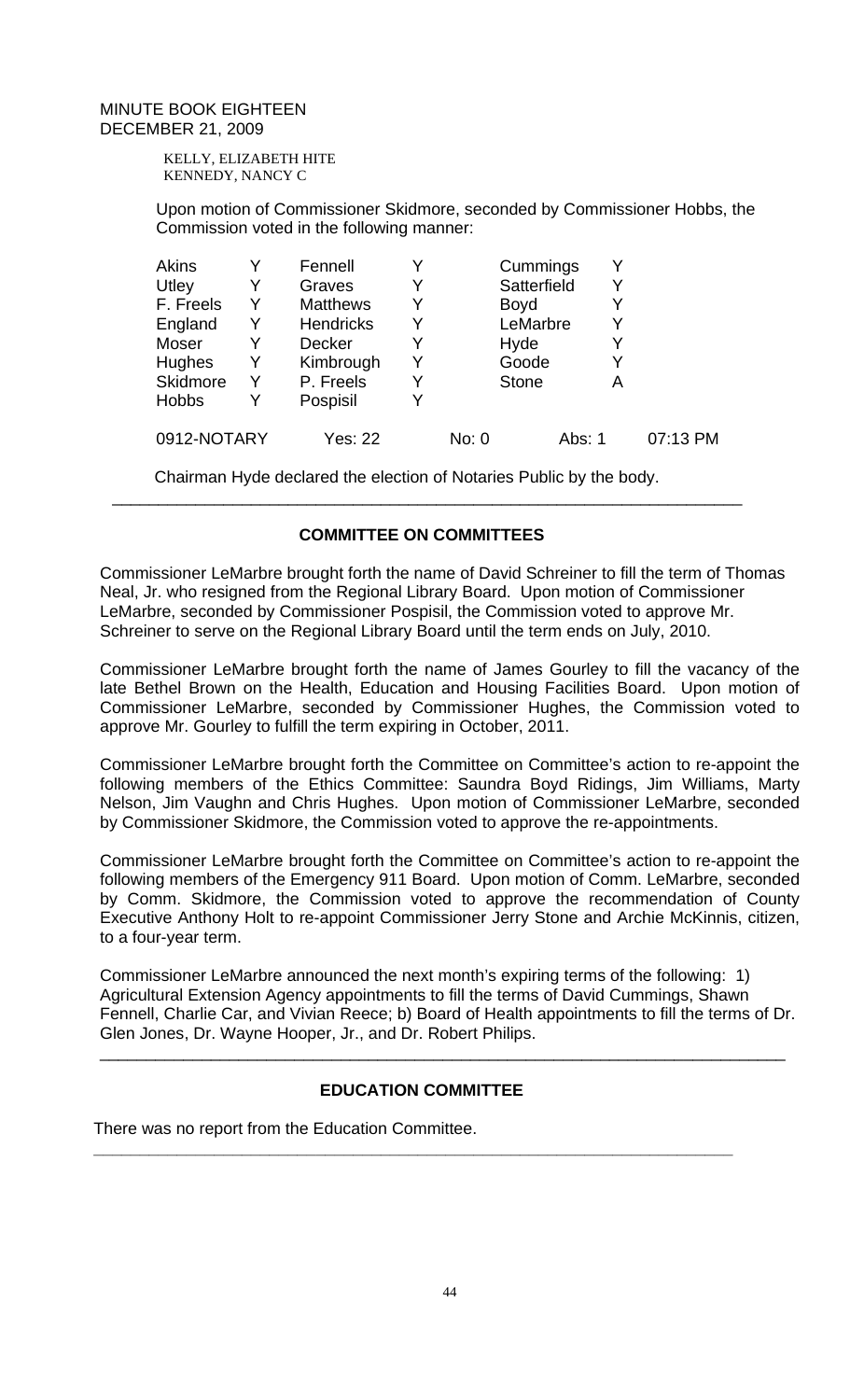# **GENERAL OPERATIONS COMMITTEE**

Commissioner Hughes introduced the following resolution and moved for approval. Commissioner Hendricks seconded the motion.

### **0912-01 A RESOLUTION APPROPRIATING UP TO \$75,000.00 FROM THE 2010 BOND ISSUE TO THE CAPITAL FUND FOR ARCHITECTURAL FEES FOR THE ANIMAL CONTROL FACILITY**

**BE IT RESOLVED** by the Sumner County Board of County Commissioners meeting in regular session on this the  $21<sup>st</sup>$  day of December, 2009, that this body hereby appropriates up to \$75,000.00 from the 2010 Bond Issue to the Capital Project Fund for architectural fees for the new Animal Control Facility.

\_\_\_\_\_\_\_\_\_\_\_\_\_\_\_\_\_\_\_\_\_\_\_\_\_\_\_\_\_\_\_\_\_\_\_\_\_\_\_\_\_\_\_\_\_\_\_\_\_\_\_\_\_\_\_\_\_\_\_\_\_\_\_\_

Upon motion of Commissioner Goode, seconded by Commissioner Matthews, the Commission voted to suspend the rules and hear from Sheriff Bob Barker. The Sheriff stated that the Animal Control Facility is needed to improve programs, such as spaying and neutering, and reduce euthanasia. He said the location chosen was Union School Road.

Commissioner Frank Freels rose to offer an amendment that the cost for constructing the Facility not exceed \$1.2 million with a cost of up to five percent for the architectural fees. Commissioner Stone seconded the motion.

Commissioner Graves moved, seconded by Commissioner Akins, to suspend the rules to allow David Brown, an architect from Kaatz Binkley Architects, to speak. The motion carried. Mr. Brown reviewed the scope of the project for the Commission, stating that the amount of funding was sufficient.

Commissioner Kimbrough moved to amend the amendment, seconded by Commissioner Utley, to remove the \$1.2 million cap for the project.

The electronic vote on the amendment to the amendment was recorded in the following manner:

| Akins        | N | Fennell          |        | Cummings     | N        |
|--------------|---|------------------|--------|--------------|----------|
| Utley        |   | Graves           | N      | Satterfield  | Ν        |
| F. Freels    | N | <b>Matthews</b>  | N      | <b>Boyd</b>  | N        |
| England      | A | <b>Hendricks</b> | Y      | LeMarbre     | Y        |
| Moser        | N | <b>Decker</b>    |        | Hyde         | N        |
| Hughes       | Y | Kimbrough        | Y      | Goode        |          |
| Skidmore     | N | P. Freels        | N      | <b>Stone</b> | N        |
| <b>Hobbs</b> | N | Pospisil         |        |              |          |
| 0912-01.2    |   | Yes: 9           | No: 13 | Abs: 1       | 07:38 PM |

AMEND 0912-01 TO REMOVE PROJECT CAP OF \$1.2m

Chairman Hyde declared the amendment failed to pass.

The electronic vote on the amendment was recorded in the following manner:

AMEND 0912-01 \$1.2m PROJECT COST + 5% ARCHITECT FEE

| Akins     | Fennell         | Cummings    |  |
|-----------|-----------------|-------------|--|
| Utley     | Graves          | Satterfield |  |
| F. Freels | <b>Matthews</b> | <b>Boyd</b> |  |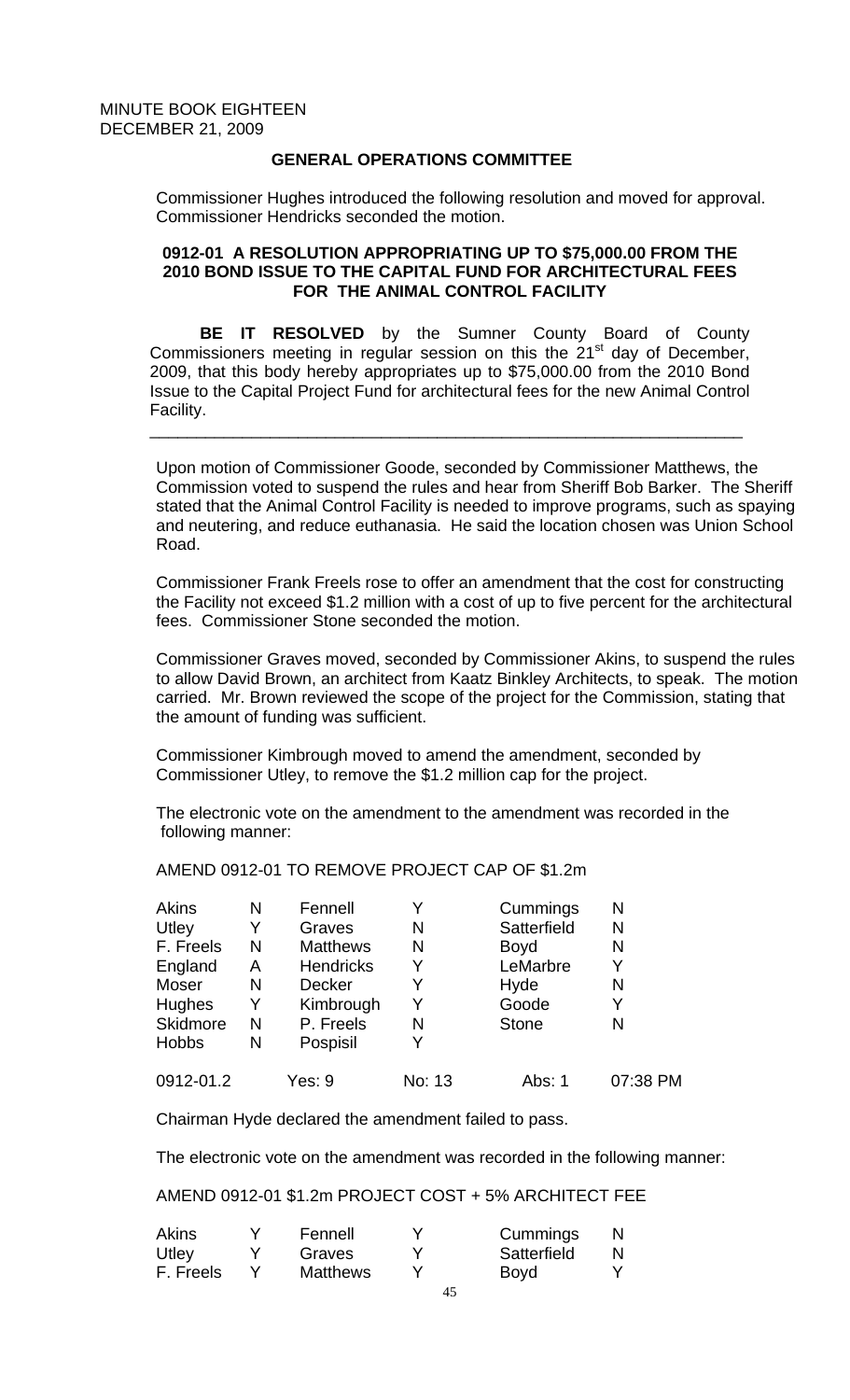| England<br>Moser<br><b>Hughes</b><br>Skidmore | N<br>Y<br>N | <b>Hendricks</b><br>Decker<br>Kimbrough<br>P. Freels | N<br>v | LeMarbre<br>Hyde<br>Goode<br><b>Stone</b> |          |
|-----------------------------------------------|-------------|------------------------------------------------------|--------|-------------------------------------------|----------|
| <b>Hobbs</b>                                  | N           | Pospisil                                             |        |                                           |          |
| 0912-01.1                                     |             | Yes: 15                                              | No: 8  | Abs: 0                                    | 07:44 PM |

Chairman Hyde declared the amendment received the necessary votes for passage.

The electronic vote on the resolution as amended was recorded in the following manner:

| <b>Akins</b>  |   | Fennell          |       | Cummings     | Ν        |
|---------------|---|------------------|-------|--------------|----------|
| Utley         | Y | Graves           | Y     | Satterfield  | N        |
| F. Freels     | Y | <b>Matthews</b>  |       | <b>Boyd</b>  |          |
| England       | N | <b>Hendricks</b> | Y     | LeMarbre     | Y        |
| Moser         | Y | <b>Decker</b>    | Y     | Hyde         | Y        |
| <b>Hughes</b> | Y | Kimbrough        | Y     | Goode        | Y        |
| Skidmore      | N | P. Freels        | N     | <b>Stone</b> | N        |
| <b>Hobbs</b>  | N | Pospisil         | Y     |              |          |
| 0912-01       |   | Yes: 16          | No: 7 | Abs: 0       | 07:46 PM |

Chairman Hyde declared the resolution approved on the first and final reading. The resulting resolution was prepared as follows:

### **0912-01 A RESOLUTION APPROPRIATING UP TO \$1.2 MILLION FOR CONSTRUCTION OF AN ANIMAL CONTROL FACILITY AND UP TO ADDITIONAL 5% OF COST FOR PAYMENT OF ARCHITECTURAL FEES FROM THE 2010 BOND ISSUE**

**BE IT RESOLVED** by the Sumner County Board of County Commissioners meeting in regular session on this the  $21<sup>st</sup>$  day of December, 2009, that this body hereby appropriates up to \$1.2 million for construction of animal control facility and up to additional 5% of cost for payment of architectural fees from the 2010 bond issue.

\_\_\_\_\_\_\_\_\_\_\_\_\_\_\_\_\_\_\_\_\_\_\_\_\_\_\_\_\_\_\_\_\_\_\_\_\_\_\_\_\_\_\_\_\_\_\_\_\_\_\_\_\_\_\_\_\_\_\_\_\_\_\_\_

# **EMERGENCY SERVICES COMMITTEE**

**\_\_\_\_\_\_\_\_\_\_\_\_\_\_\_\_\_\_\_\_\_\_\_\_\_\_\_\_\_\_\_\_\_\_\_\_\_\_\_\_\_\_\_\_\_\_\_\_\_\_\_\_\_\_\_\_\_\_\_\_\_\_\_\_\_\_\_\_\_** 

There was no report from the Emergency Services Committee.

# **HIGHWAY COMMISSION**

Commissioner Graves introduced the following resolution and moved for approval. Commissioner Fennel seconded the motion.

# **0912-02 A RESOLUTION APPROVING THE ATTACHED AS THE OFFICIAL ROAD LIST OF SUMNER COUNTY**

**BE IT RESOLVED** by the Sumner County Board of County Commissioners meeting in regular session on this 21<sup>st</sup> day of December, 2009 that this body upon recommendation of the Road Superintendent hereby adopts and approves Exhibit A hereto as the official Road List of Sumner County.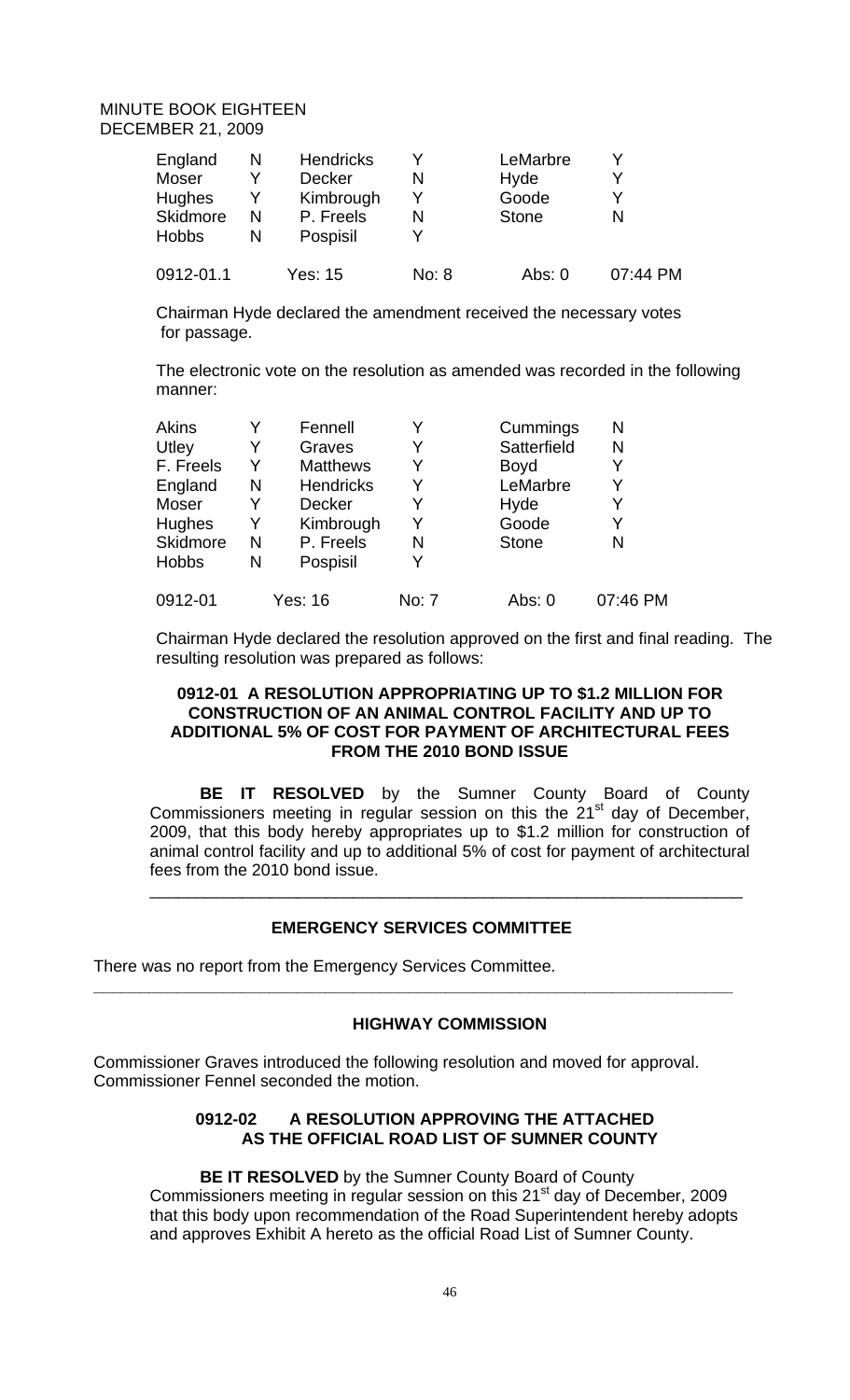> **BE IT FURTHER RESOLVED** that the County Clerk is directed to enter the attached official Road List upon the books maintained for such purposes.

Passed First Reading December 21, 2009

#### Passed Second Reading January 25, 2010

The resolution was approved by unanimous voice vote of the body.

# **LEGISLATIVE COMMITTEE**

 $\overline{\phantom{a}}$  , and the contribution of the contribution of the contribution of the contribution of the contribution of  $\overline{\phantom{a}}$ 

Commissioner Pospisil introduced the following resolution and moved for approval. Commissioner LeMarbre seconded the motion.

### **0912-03 A RESOLUTION RESTATING THE POLICY THAT SUMNER COUNTY, TENNESSEE, DOES NOT DISCRIMINATE ON THE BASIS OF RACE, SEX, COLOR, RELIGION, NATIONAL ORIGIN, AGE, DISABILITY OR VETERAN STATUS**

**BE IT RESOLVED** by the Sumner County Board of County Commissioners meeting in regular session on this the  $21<sup>st</sup>$  day of December, 2009 that this body hereby restates its policy that Sumner County, Tennessee, does not discriminate on the basis of race, sex, color, religion, national origin, age, disability or veteran status.

\_\_\_\_\_\_\_\_\_\_\_\_\_\_\_\_\_\_\_\_\_\_\_\_\_\_\_\_\_\_\_\_\_\_\_\_\_\_\_\_\_\_\_\_\_\_\_\_\_\_\_\_\_\_\_\_\_\_\_\_\_\_\_\_

Chairman Hyde declared the resolution approved by the body upon unanimous voice vote.

\_\_\_\_\_\_\_\_\_\_\_\_\_\_\_\_\_\_\_\_\_\_\_\_\_\_\_\_\_\_\_\_\_\_\_\_\_\_\_\_\_\_\_\_\_\_\_\_\_\_\_\_\_\_\_\_\_\_\_\_\_\_\_\_

Commissioner Pospisil introduced the following resolution and moved for approval. Commissioner Goode seconded the motion.

## **0912-04 A RESOLUTION SETTING THE REGULAR MEETINGS OF THE SUMNER COUNTY BOARD OF COUNTY COMMISSIONERS DURING THE 2010 CALENDAR YEAR**

**BE IT RESOLVED** by the Sumner County Board of County Commissioners meeting in regular session on this the  $21<sup>st</sup>$  day of December, 2009 that this body hereby sets its regular meetings at 7:00 p.m. (local time) at the Sumner County Administration Building, 355 North Belvedere Drive, Gallatin, Tennessee, on the following dates in 2010:

| Monday, January 25, (4th Monday)  | Monday, July 19, (3rd Monday)      |
|-----------------------------------|------------------------------------|
| Monday, February 22, (4th Monday) | Monday, August 16, (3rd Monday)    |
| Monday, March 15, (3rd Monday)    | Monday, September 20, (3rd Monday) |
| Monday, April 19, (3rd Monday)    | Monday, October 18, (3rd Monday)   |
| Monday, May 17, (3rd Monday)      | Monday, November 15, (3rd Monday)  |
| Monday, June 21, (3rd Monday)     | Monday, December 20, (3rd Monday)  |

**BE IT FURTHER RESOLVED** that this body shall consider at such meetings all matters which may properly be considered at regular meetings of this body; and

**BE IT FURTHER RESOLVED** that the County Clerk is directed to have published the required notice of this resolution.

\_\_\_\_\_\_\_\_\_\_\_\_\_\_\_\_\_\_\_\_\_\_\_\_\_\_\_\_\_\_\_\_\_\_\_\_\_\_\_\_\_\_\_\_\_\_\_\_\_\_\_\_\_\_\_\_\_\_\_\_\_\_\_\_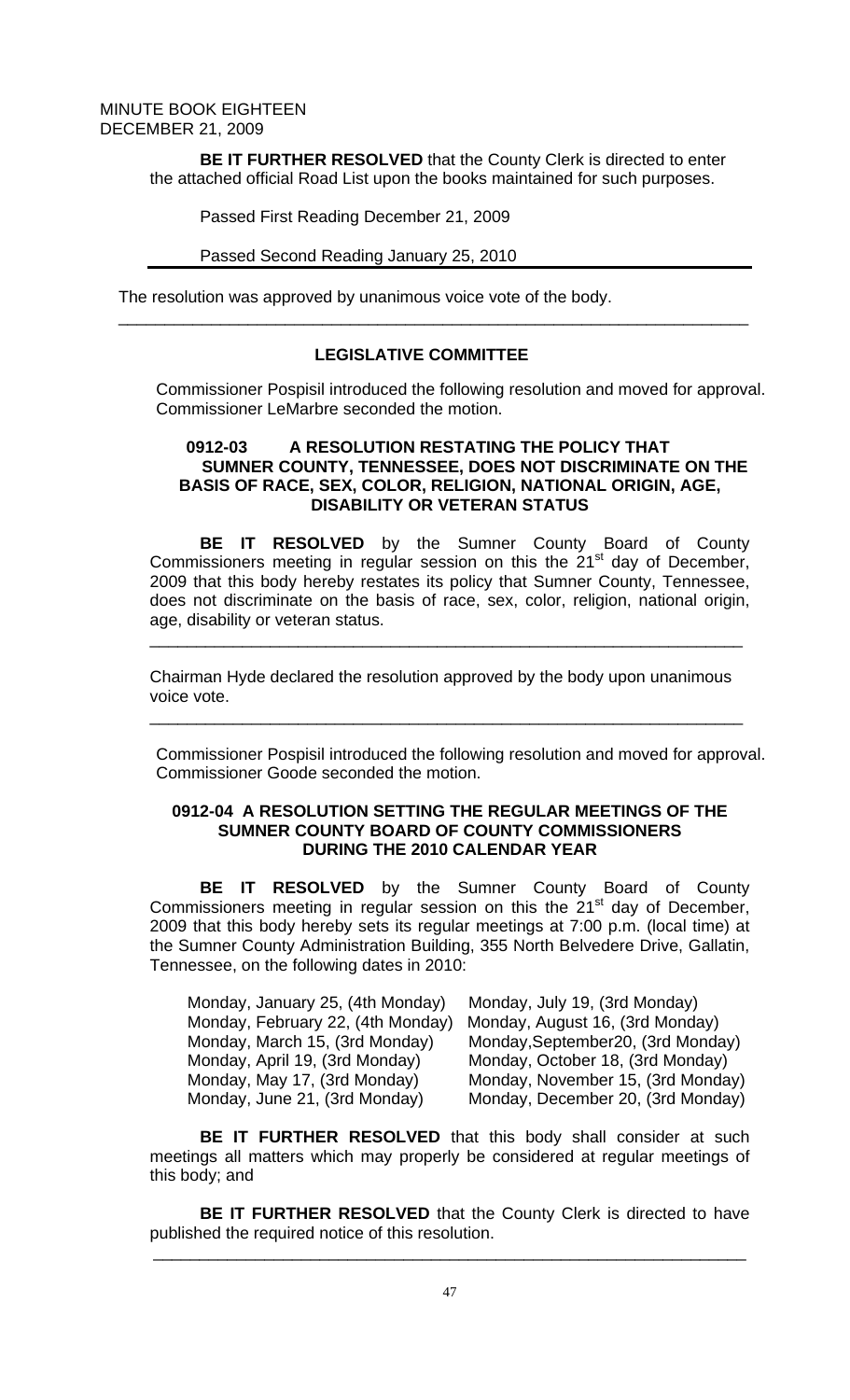The electronic vote was recorded in the following manner:

| <b>Akins</b>    |   | Fennell          |       | Cummings     |          |
|-----------------|---|------------------|-------|--------------|----------|
| Utley           | Y | Graves           | Y     | Satterfield  | Y        |
| F. Freels       | Y | <b>Matthews</b>  | Y     | <b>Boyd</b>  |          |
| England         | Y | <b>Hendricks</b> | Y     | LeMarbre     |          |
| Moser           | Y | <b>Decker</b>    | Y     | Hyde         |          |
| <b>Hughes</b>   | Y | Kimbrough        | Y     | Goode        | Y        |
| <b>Skidmore</b> | Y | P. Freels        |       | <b>Stone</b> |          |
| Pospisil        | Y |                  |       |              |          |
| 0912-04         |   | <b>Yes: 22</b>   | No: 0 | Abs: 0       | 07:49 PM |

Chairman Hyde declared the resolution approved by the body.

Commissioner Pospisil introduced the following resolution and moved for approval. Commissioner Graves seconded the motion.

\_\_\_\_\_\_\_\_\_\_\_\_\_\_\_\_\_\_\_\_\_\_\_\_\_\_\_\_\_\_\_\_\_\_\_\_\_\_\_\_\_\_\_\_\_\_\_\_\_\_\_\_\_\_\_\_\_\_\_\_\_\_\_\_

### **0912-05 RESOLUTION ADOPTING THE RECOVERY ZONE ECONOMIC DEVELOPMENT BOND ALLOCATION PROCEDURES**

**WHEREAS,** the American Recovery and Reinvestment Act of 2009 ("ARRA") was signed into law by the President of the United States on February 17, 2009; and

**WHEREAS,** ARRA provided for a new type of taxable municipal bond called "Recovery Zone Economic Development Bonds ("RZEDBs"), which can be issued by states, counties and cities to finance certain capital projects located within areas designated as "recovery zones"; and

**WHEREAS**, ARRA provided a \$10.0 billion nationwide limitation on the total principal amount of RZEDBs that may be issued (the "National RZEDB Allocation Amount"); and

**WHEREAS**, as described in IRS Notice 2009-50 (the "Notice"), \$5,138,000 of the National RZEDB Allocation Amount was allocated to Sumner County (the "Sumner County RZEDB Allocation Amount"); and

**WHEREAS**, under ARRA, Sumner County may either issue its RZEDBs in an amount not exceeding the Sumner County RZEDB Allocation Amount or allocate portions of the Sumner County RZEDB Allocation Amount to one or more municipalities located wholly within the boundaries of Sumner County, enabling any municipality that receives such an allocation to issue its RZEDBs; and

**WHEREAS**, the Board of County Commissioners has determined that it is in the best interests of Sumner County to allocate the Sumner County RZEDB Allocation Amount to one or more municipalities located wholly within Sumner County (the "Municipalities") to permit such Municipalities to finance projects using RZEDBs;

**NOW, THEREFORE, BE IT RESOLVED** by the Sumner County Board of County Commissioners, meeting in regular session on this the 21<sup>st</sup> day of December, 2009 that this body does hereby resolve as follows:

(1) The County Executive and the Finance Director are hereby directed to send a letter to all municipalities located wholly within Sumner County, Tennessee in substantially the form attached hereto as  $Exhibit 1$  (the "Letter"), in order to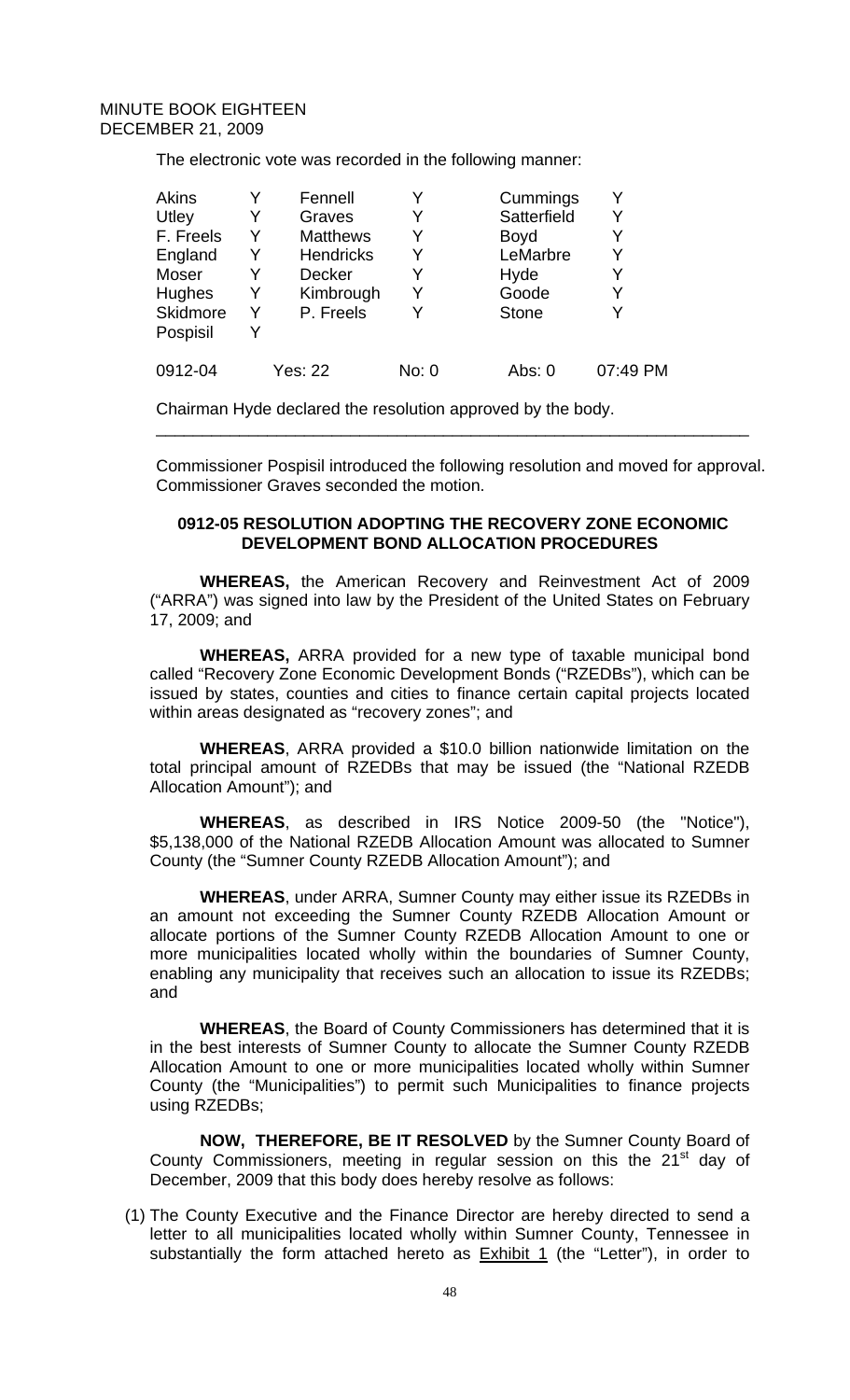determine whether any such municipalities desire to obtain all or a portion of the Sumner County RZEDB Allocation Amount; and

- (2) That upon receipt of responses to such letter from one or more municipalities, the County Executive and Finance Director are hereby directed to submit one or more approving resolutions to the Board of County Commissioners in substantially the form attached hereto as  $Exhibit 2$ , approving sub-allocations; and
- (3) That if no municipality complies with the requirements outlined in the Letter or if the Board of County Commissioners does not adopt resolutions sub-allocating all of the Sumner County RZEDB Allocation Amount, any portion of the Sumner County RZEDB Allocation Amount not so allocated by May 1, 2010 is hereby waived.

\_\_\_\_\_\_\_\_\_\_\_\_\_\_\_\_\_\_\_\_\_\_\_\_\_\_\_\_\_\_\_\_\_\_\_\_\_\_\_\_\_\_\_\_\_\_\_\_\_\_\_\_\_\_\_\_\_\_\_\_\_\_\_\_

The electronic vote was recorded in the following manner:

| Akins        | Y | Fennell          |       | Cummings     |          |
|--------------|---|------------------|-------|--------------|----------|
| Utley        | Y | Graves           | Y     | Satterfield  | Y        |
| F. Freels    | Y | <b>Matthews</b>  | Y     | <b>Boyd</b>  |          |
| England      | Y | <b>Hendricks</b> | Y     | LeMarbre     | Y        |
| Moser        | Y | <b>Decker</b>    | Y     | Hyde         |          |
| Hughes       | N | Kimbrough        | Y     | Goode        |          |
| Skidmore     | Y | P. Freels        | Y     | <b>Stone</b> | N        |
| <b>Hobbs</b> | Y | Pospisil         |       |              |          |
| 0912-05      |   | <b>Yes: 21</b>   | No: 2 | Abs: 0       | 07:50 PM |

Chairman Hyde declared the resolution approved by the body.

Commissioner Pospisil introduced the following resolution and moved for approval. Commissioner Moser seconded the motion.

\_\_\_\_\_\_\_\_\_\_\_\_\_\_\_\_\_\_\_\_\_\_\_\_\_\_\_\_\_\_\_\_\_\_\_\_\_\_\_\_\_\_\_\_\_\_\_\_\_\_\_\_\_\_\_\_\_\_\_\_\_\_\_\_

## **0912-06 A RESOLUTION APPOINTING THE JUDICIAL MAGISTRATES OF SUMNER COUNTY**

**BE IT RESOLVED** by the Sumner County Board of County Commissioner meeting in regular session on this the  $21<sup>st</sup>$  day of December, 2009, that this body hereby appoints the following individuals as Judicial Magistrates; and

**BE IT FURTHER RESOLVED** that the Judicial Magistrates shall serve a one year term or until a successor is appointed.

| Downey, Bill     | Lilly, Rod     |  |
|------------------|----------------|--|
| Draper, Todd     | Ridings, Blane |  |
| Gann, Robert     | Ridings, Bobby |  |
| Gilbreath, Billy | Short, Calvin  |  |
| Johnson, Kevin   | Smith, Wade    |  |
|                  |                |  |

The electronic vote was recorded in the following manner:

| Akins            | Fennell     |   | Cummings  |  |
|------------------|-------------|---|-----------|--|
| Utley            | Satterfield |   | F. Freels |  |
| <b>Matthews</b>  | <b>Boyd</b> | A | England   |  |
| <b>Hendricks</b> | LeMarbre    |   | Moser     |  |
| Decker           | Hyde        |   | Hughes    |  |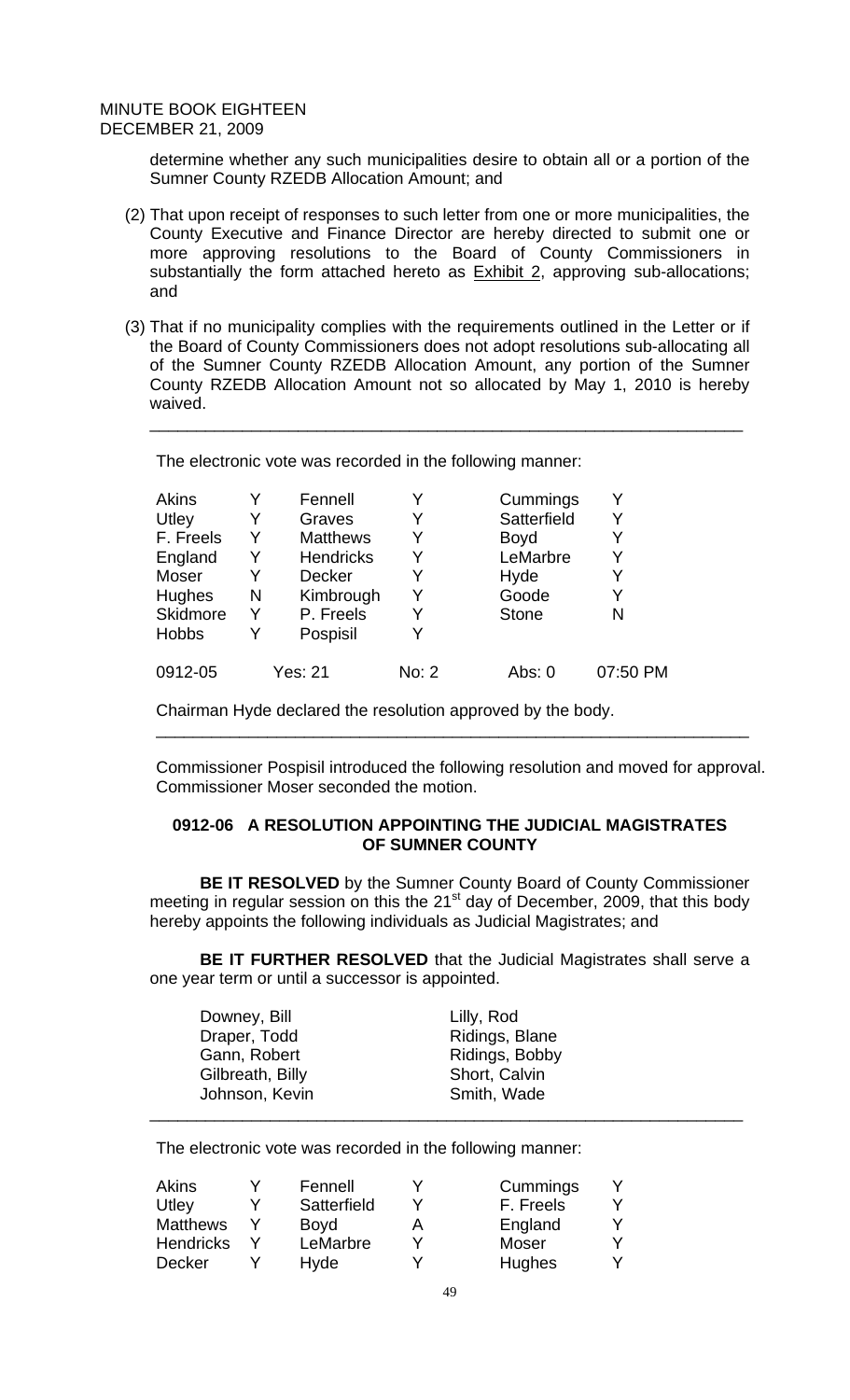| Kimbrough Y<br>P. Freels<br>Pospisil | Goode<br><b>Stone</b> |       | Skidmore<br><b>Hobbs</b> |          |
|--------------------------------------|-----------------------|-------|--------------------------|----------|
| 0912-06                              | Yes: 21               | No: 0 | Abs: 1                   | 07:51 PM |

Chairman Hyde declared the resolution approved by the body.

# **PUBLIC WORKS COMMITTEE**

There was no report filed from the Public Works Committee.

# **BUDGET COMMITTEE**

 $\mathcal{L}_\text{max}$  , and the set of the set of the set of the set of the set of the set of the set of the set of the set of the set of the set of the set of the set of the set of the set of the set of the set of the set of the

Commissioner Moser introduced the following resolution and moved for approval. Commissioner Goode seconded the motion.

\_\_\_\_\_\_\_\_\_\_\_\_\_\_\_\_\_\_\_\_\_\_\_\_\_\_\_\_\_\_\_\_\_\_\_\_\_\_\_\_\_\_\_\_\_\_\_\_\_\_\_\_\_\_\_\_\_\_\_\_\_\_\_\_\_\_

### **0912-07 A RESOLUTION APPROVING THE ACCEPTANCE OF \$431,700.00 IN ARRA FUNDS FOR THE STATION CAMP GREENWAY PROJECT**

 **BE IT RESOLVED** by the Sumner County Board of County Commissioners meeting in regular session on this the 21<sup>st</sup> day of December, 2009, that this body does hereby approve acceptance of \$431,700.00 in ARRA funds (as shown on the attached) for the Station Camp Greenway Project.

\_\_\_\_\_\_\_\_\_\_\_\_\_\_\_\_\_\_\_\_\_\_\_\_\_\_\_\_\_\_\_\_\_\_\_\_\_\_\_\_\_\_\_\_\_\_\_\_\_\_\_\_\_\_\_\_\_\_\_\_\_\_\_\_

The electronic vote was recorded in the following manner:

| Akins        |   | Fennell          |       | Cummings     |          |
|--------------|---|------------------|-------|--------------|----------|
| Utley        | Y | Graves           | Y     | Satterfield  |          |
| F. Freels    | Y | <b>Matthews</b>  | Y     | <b>Boyd</b>  |          |
| England      | Y | <b>Hendricks</b> | Y     | LeMarbre     |          |
| Moser        | Y | <b>Decker</b>    | Y     | Hyde         |          |
| Hughes       | Y | Kimbrough        | Y     | Goode        | Y        |
| Skidmore     | Y | P. Freels        | Y     | <b>Stone</b> |          |
| <b>Hobbs</b> | Y | Pospisil         | v     |              |          |
| 0912-07      |   | Yes: 23          | No: 0 | Abs: 0       | 07:52 PM |

Chairman Hyde declared the resolution approved by the body on the first and final reading.

\_\_\_\_\_\_\_\_\_\_\_\_\_\_\_\_\_\_\_\_\_\_\_\_\_\_\_\_\_\_\_\_\_\_\_\_\_\_\_\_\_\_\_\_\_\_\_\_\_\_\_\_\_\_\_\_\_\_\_\_\_\_\_\_\_

Commissioner Moser introduced the following resolution and moved for approval. Commissioner Frank Freels seconded the motion.

## **0912-08 A RESOLUTION ADOPTING A POLICY TO DIRECT ANY FUNDS RECEIVED FROM THE SALE OF SURPLUS ITEMS BE DIRECTED INTO THE COUNTY GENERAL FUND**

**BE IT RESOLVED** by the Sumner County Board of County Commissioners meeting in regular session on this the  $21<sup>st</sup>$  day of December, 2009, that this body does hereby adopt a policy to direct any funds received from the sale of surplus items into the county general fund.

\_\_\_\_\_\_\_\_\_\_\_\_\_\_\_\_\_\_\_\_\_\_\_\_\_\_\_\_\_\_\_\_\_\_\_\_\_\_\_\_\_\_\_\_\_\_\_\_\_\_\_\_\_\_\_\_\_\_\_\_\_\_\_\_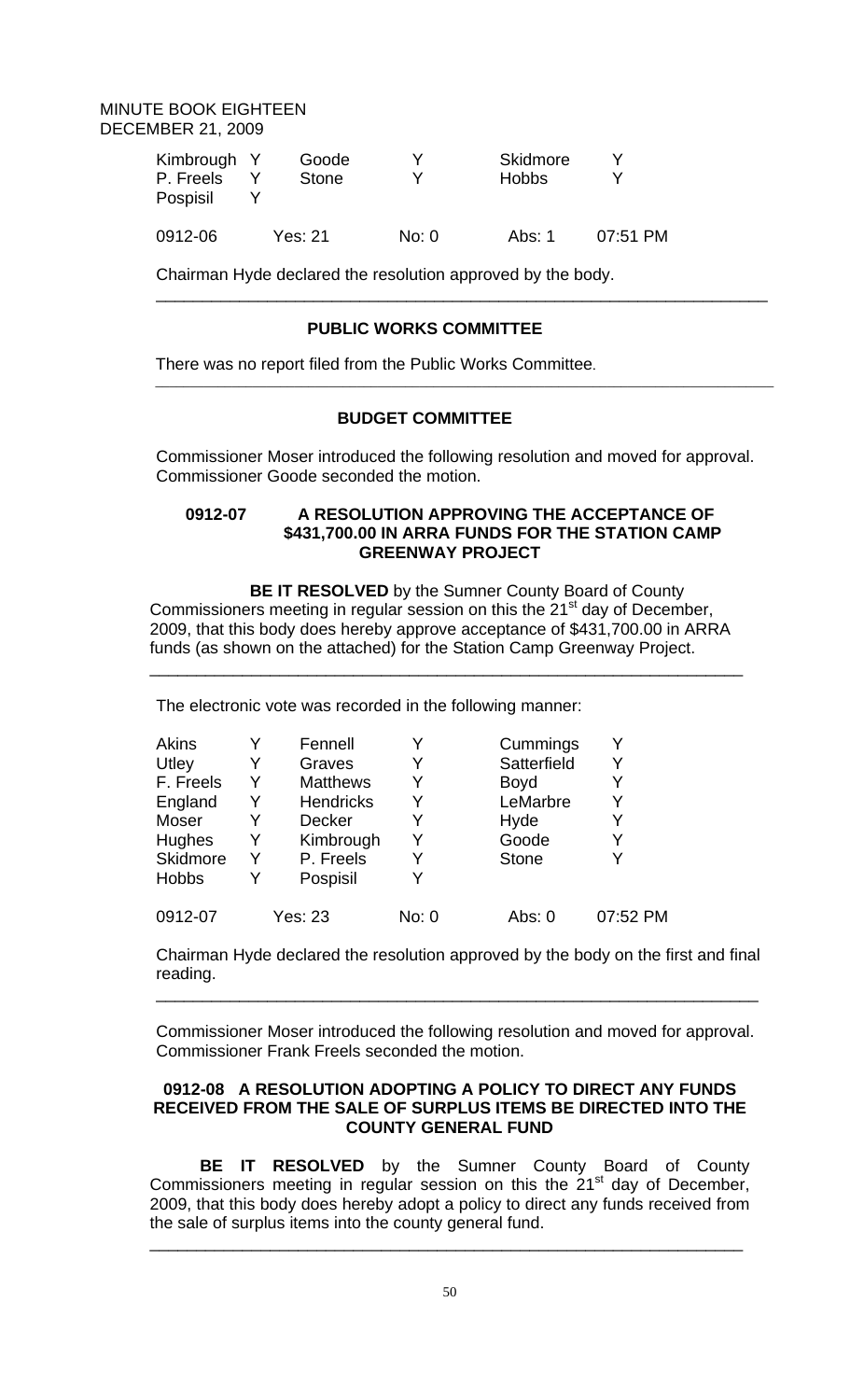The electronic vote was recorded in the following manner:

| <b>Akins</b>    |   | Fennell          |       | Cummings     |          |
|-----------------|---|------------------|-------|--------------|----------|
| Utley           | Α | Graves           | Y     | Satterfield  |          |
| F. Freels       | Y | <b>Matthews</b>  | Y     | <b>Boyd</b>  |          |
| England         | Y | <b>Hendricks</b> | Y     | LeMarbre     | Y        |
| Moser           | Y | <b>Decker</b>    | Y     | Hyde         |          |
| <b>Hughes</b>   | N | Kimbrough        | Y     | Goode        | Y        |
| <b>Skidmore</b> | Y | P. Freels        | Y     | <b>Stone</b> |          |
| <b>Hobbs</b>    | Y | Pospisil         | Y     |              |          |
| 0912-08         |   | <b>Yes: 21</b>   | No: 1 | Abs: 1       | 07:53 PM |

Chairman Hyde declared the resolution approved by the body.

Chairman Hyde recognized the County Finance Director David Lawing who stated that no collections have been made under the Voluntary Tax Act.

\_\_\_\_\_\_\_\_\_\_\_\_\_\_\_\_\_\_\_\_\_\_\_\_\_\_\_\_\_\_\_\_\_\_\_\_\_\_\_\_\_\_\_\_\_\_\_\_\_\_\_\_\_\_\_\_\_\_\_\_\_\_\_\_\_\_\_\_\_

# **CONSENT AGENDA**

Commissioner Moser introduced the following resolution and moved for approval. Commissioner Matthews seconded the motion.

## **0912-09 A RESOLUTION APPROPRIATING \$15,717.00 AS PASS-THROUGH FUNDS FROM AND TO VARIOUS ACCOUNTS WITHIN THE OFFICE OF THE SHERIFF**

**BE IT RESOLVED** by the Sumner County Board of County Commissioners meeting in regular session on this the  $21<sup>st</sup>$  day of December, 2009 that this body hereby appropriates \$15,717.00 as pass-through funds from and to various accounts within the Office of the Sheriff as shown on the attachment herewith.

\_\_\_\_\_\_\_\_\_\_\_\_\_\_\_\_\_\_\_\_\_\_\_\_\_\_\_\_\_\_\_\_\_\_\_\_\_\_\_\_\_\_\_\_\_\_\_\_\_\_\_\_\_\_\_\_\_\_\_\_\_\_\_\_

## **0912-10 A RESOLUTION APPROPRIATING \$1,350.00 AS PASS-THROUGH FUNDS FROM THE E-RATE REBATE TO THE DATA PROCESSING EQUIPMENT FOR THE GALLATIN PUBLIC LIBRARY**

**BE IT RESOLVED** by the Sumner County Board of County Commissioners meeting in regular session on this the  $21<sup>st</sup>$  day of December, 2009, that this body hereby appropriates \$1,350.00 as pass-through funds from the E-Rate Rebate to the Data Processing Equipment for the Gallatin Public Library as shown on the attachment herewith.

## **0912-11 A RESOLUTION APPROPRIATING \$1,257.70 AS PASS-THROUGH FUNDS FROM THE E-RATE REBATE TO DATA PROCESSING EQUIPMENT ACCOUNT FOR THE PORTLAND PUBLIC LIBRARY**

\_\_\_\_\_\_\_\_\_\_\_\_\_\_\_\_\_\_\_\_\_\_\_\_\_\_\_\_\_\_\_\_\_\_\_\_\_\_\_\_\_\_\_\_\_\_\_\_\_\_\_\_\_\_\_\_\_\_\_\_\_\_\_\_

**BE IT RESOLVED** by the Sumner County Board of County Commissioners meeting in regular session on this the  $21<sup>st</sup>$  day of December, 2009, that this body hereby appropriates \$1,257.70 as pass-through funds from the E-Rate to Data Processing Equipment Account for the Portland Public Library as shown on the attachment herewith.

\_\_\_\_\_\_\_\_\_\_\_\_\_\_\_\_\_\_\_\_\_\_\_\_\_\_\_\_\_\_\_\_\_\_\_\_\_\_\_\_\_\_\_\_\_\_\_\_\_\_\_\_\_\_\_\_\_\_\_\_\_\_\_\_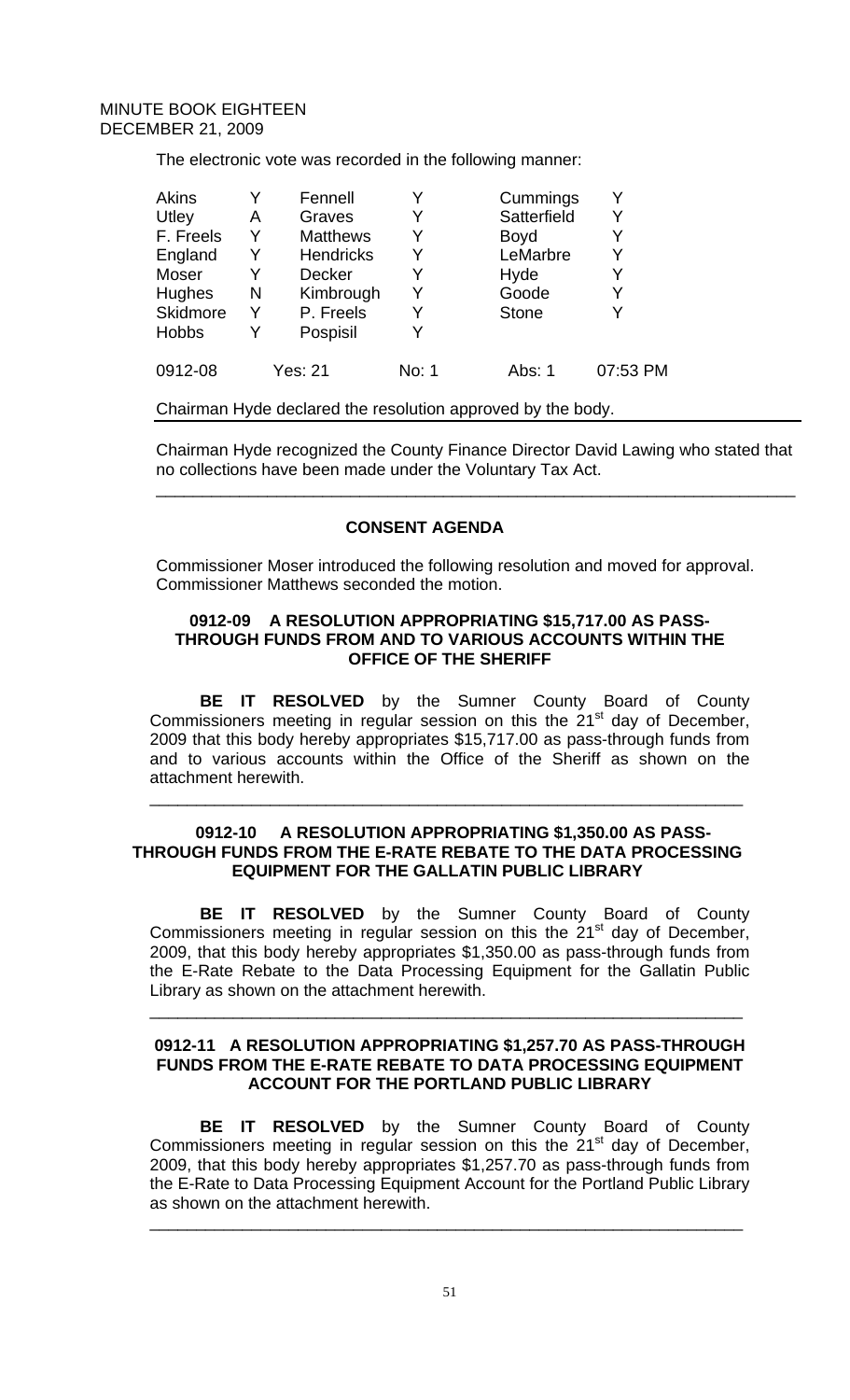# **0912-12 A RESOLUTION APPROPRIATING \$27.95 AS PASS-THROUGH FUNDS FROM THE LOST BOOK PROCEEDS TO BOOK EXPENSE ACCOUNT FOR THE PORTLAND PUBLIC LIBRARY**

**BE IT RESOLVED** by the Sumner County Board of County Commissioners meeting in regular session on this the  $21<sup>st</sup>$  day of December, 2009, that this body hereby appropriates \$27.95 as pass-through funds from the lost book proceeds to Book Expense Account for the Portland Public Library as shown on the attachment herewith.

\_\_\_\_\_\_\_\_\_\_\_\_\_\_\_\_\_\_\_\_\_\_\_\_\_\_\_\_\_\_\_\_\_\_\_\_\_\_\_\_\_\_\_\_\_\_\_\_\_\_\_\_\_\_\_\_\_\_\_\_\_\_\_\_

# **0912-13 A RESOLUTION APPROPRIATING \$648.00 AS PASS-THROUGH FUNDS FROM THE E-RATE REBATE TO THE COMMUNICATIONS ACCOUNT FOR THE WESTMORELAND PUBLIC LIBRARY**

**BE IT RESOLVED** by the Sumner County Board of County Commissioners meeting in regular session on this the 21st day of December, 2009, that this body hereby appropriates \$648.00 as pass-through funds from the E-Rate Rebate to the Communications Account for the Westmoreland Public Library as shown on the attachment herewith.

## **0912-14 A RESOLUTION GRANTING A HIRING POLICY EXEMPTION IN ORDER TO FILL A POSITION WHICH WILL BECOME VACANT IN JANUARY, 2010 FOR THE SUMNER COUNTY HEALTH DEPARTMENT**

\_\_\_\_\_\_\_\_\_\_\_\_\_\_\_\_\_\_\_\_\_\_\_\_\_\_\_\_\_\_\_\_\_\_\_\_\_\_\_\_\_\_\_\_\_\_\_\_\_\_\_\_\_\_\_\_\_\_\_\_\_\_\_\_

**BE IT RESOLVED** by the Sumner County Board of County Commissioners meeting in regular session on this the  $21<sup>st</sup>$  day of December, 2009 that this body hereby grants a hiring policy exemption for the Sumner County Health Department to fill a vacant position as shown on the attachment herewith.

## **0912-15 A RESOLUTION DECLARING LARGE SHREDDER FROM THE TRUSTEE'S OFFICE AS SURPLUS AND AUTHORIZING DISPOSAL OR SALE OF SAME PURSUANT TO EXISITING POLICIES AND PROCEDURES**

\_\_\_\_\_\_\_\_\_\_\_\_\_\_\_\_\_\_\_\_\_\_\_\_\_\_\_\_\_\_\_\_\_\_\_\_\_\_\_\_\_\_\_\_\_\_\_\_\_\_\_\_\_\_\_\_\_\_\_\_\_\_\_\_

**BE IT RESOLVED** by the Sumner County Board of County Commissioners meeting in regular session on this the  $21<sup>st</sup>$  day of December, 2009 that this body does hereby declare large shredder from the Trustee's Office as surplus as shown on the attachment herewith; and

**BE IT FURTHER RESOLVED**, that the disposal or sale of the same is authorized pursuant to existing policies and procedures.

\_\_\_\_\_\_\_\_\_\_\_\_\_\_\_\_\_\_\_\_\_\_\_\_\_\_\_\_\_\_\_\_\_\_\_\_\_\_\_\_\_\_\_\_\_\_\_\_\_\_\_\_\_\_\_\_\_\_\_\_\_\_\_\_

# **PROPERTY TAX REFUNDS**

The following property tax refunds were included on the Consent Agenda:

• Barber, Lloyd etux Sharlyn --\$29.64

Chairman Hyde declared the Consent Agenda approved on the first and final reading.